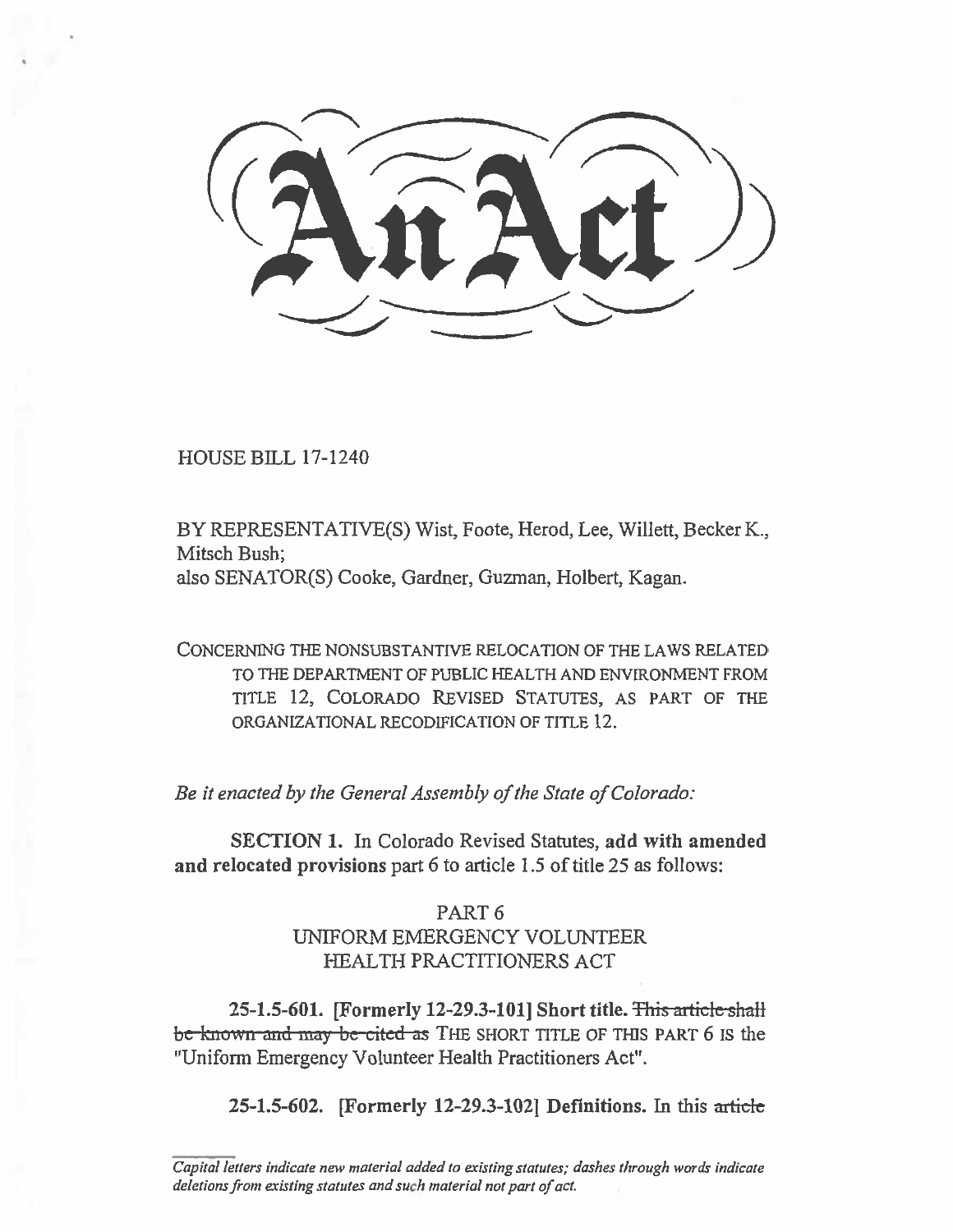PART 6:

(1) "Disaster management agency" means the department of public health and environment.

(2) "Disaster relief organization" means an entity that provides emergency or disaster relief services that include health or veterinary services provided by volunteer health practitioners and that:

(A) Is designated or recognized as a provider of those services pursuant to a disaster response and recovery plan adopted by an agency of the federal government or the disaster management agency; or

(B) Regularly plans and conducts its activities in coordination with an agency of the federal government or the disaster management agency.

**(3)** "Emergency" means an event or condition that is an emergency, disaster, incident of bioterrorism, emergency epidemic, pandemic influenza, or other public health emergency under section 24-33.5-704.  $C.R.S.$ 

(4) "Emergency declaration" means a declaration of emergency issued by the governor pursuant to section  $24-33.5-704$ .  $C.R.S.$ 

(5) "Emergency management assistance compact" **means the**  interstate compact approved by congress by Pub.L. 104-321, 110 Stat. 3877, part 29 of article 60 of title 24. <del>C.R.S.</del>

(6) "Entity" means a person other than an individual.

(7) "Health facility" means an entity licensed under the laws of this or another state **to** provide health or veterinary services.

(8) "Health practitioner" means an individual licensed under the laws of this or another state to provide health or veterinary services.

(9) "Health services" means the provision of treatment, care, advice or guidance, or other services, or supplies, related to the health or death of individuals or human populations, to the extent necessary to respond to an emergency, including:

#### **PAGE 2-HOUSE BILL 17-1240**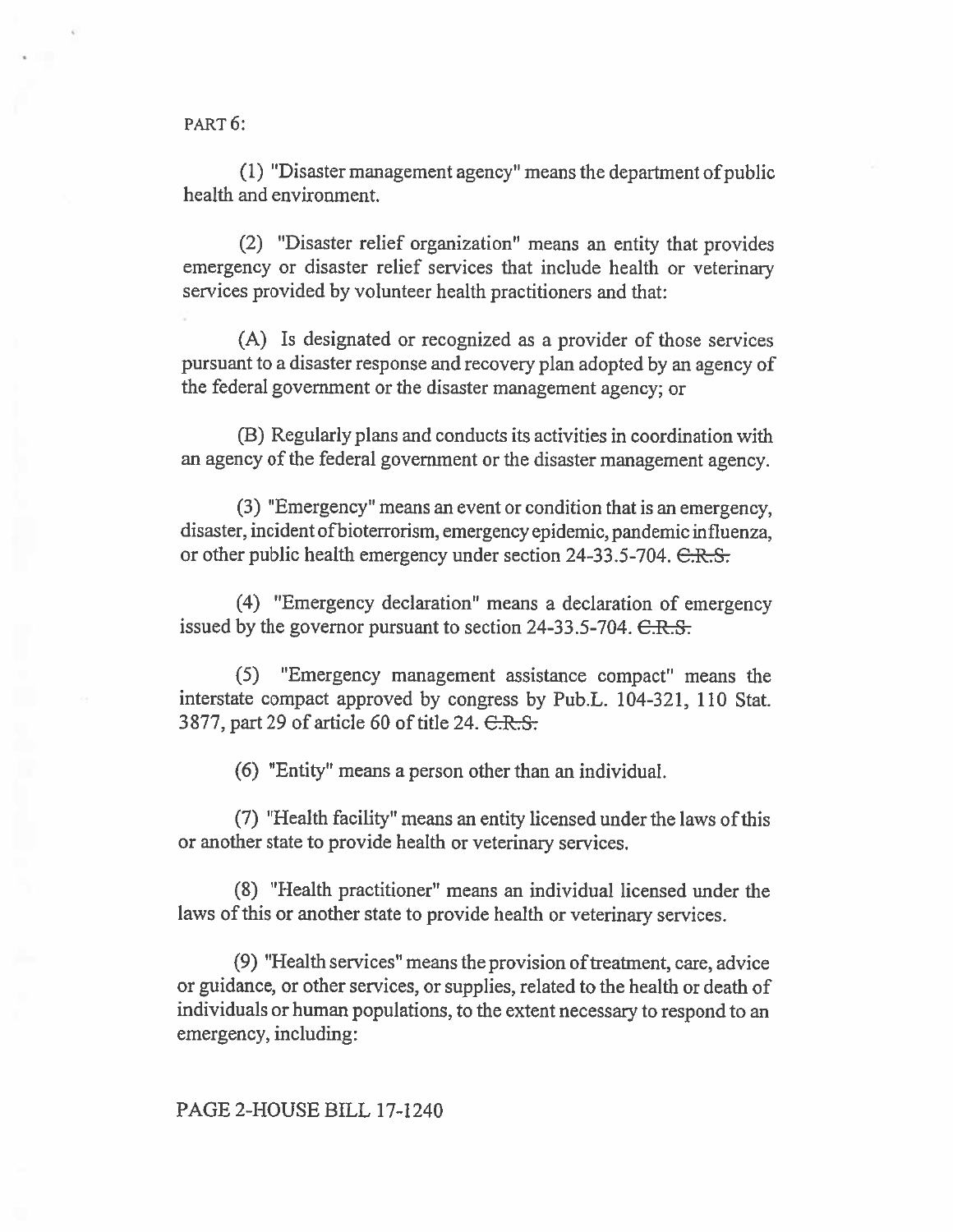(A) The following, concerning the physical or mental condition or functional status of an individual or affecting the structure or function of the body:

(i) Preventive, diagnostic, therapeutic, rehabilitative, maintenance, or palliative care; and

(ii) Counseling, assessment, procedures, or other services;

(13) Sale or dispensing of a drug, a device, equipment, or another item to an individual in accordance with a prescription; and

(C) Funeral, cremation, cemetery, or other mortuary services.

(10) "Host entity" means an entity operating in this state which THAT uses volunteer health practitioners to respond to an emergency.

(11) "License" means authorization by a state to engage in health or veterinary services that are unlawful without the authorization. The term includes authorization under the laws of this state to an individual to provide health or veterinary services based upon a national certification issued by a public or private entity.

(12) "Person" means an individual, corporation, business trust, trust, partnership, limited liability company, association, joint venture, public corporation, government or governmental subdivision, agency, or instrumentality, or any other legal or commercial entity.

(13) "Scope of practice" means the extent of the authorization to provide health or veterinary services granted to a health practitioner by a license issued to the practitioner in the state in which the principal part of the practitioner's services are rendered, including any conditions imposed by the licensing authority.

(14) "State" means a state of the United States, the District of Columbia, Puerto Rico, the United States Virgin Islands, or any territory or insular possession subject to the jurisdiction of the United States.

(15) "Veterinary services" means the provision of treatment, care, advice or guidance, or other services, or supplies, related to the health or

## PAGE 3-HOUSE BILL 17-1240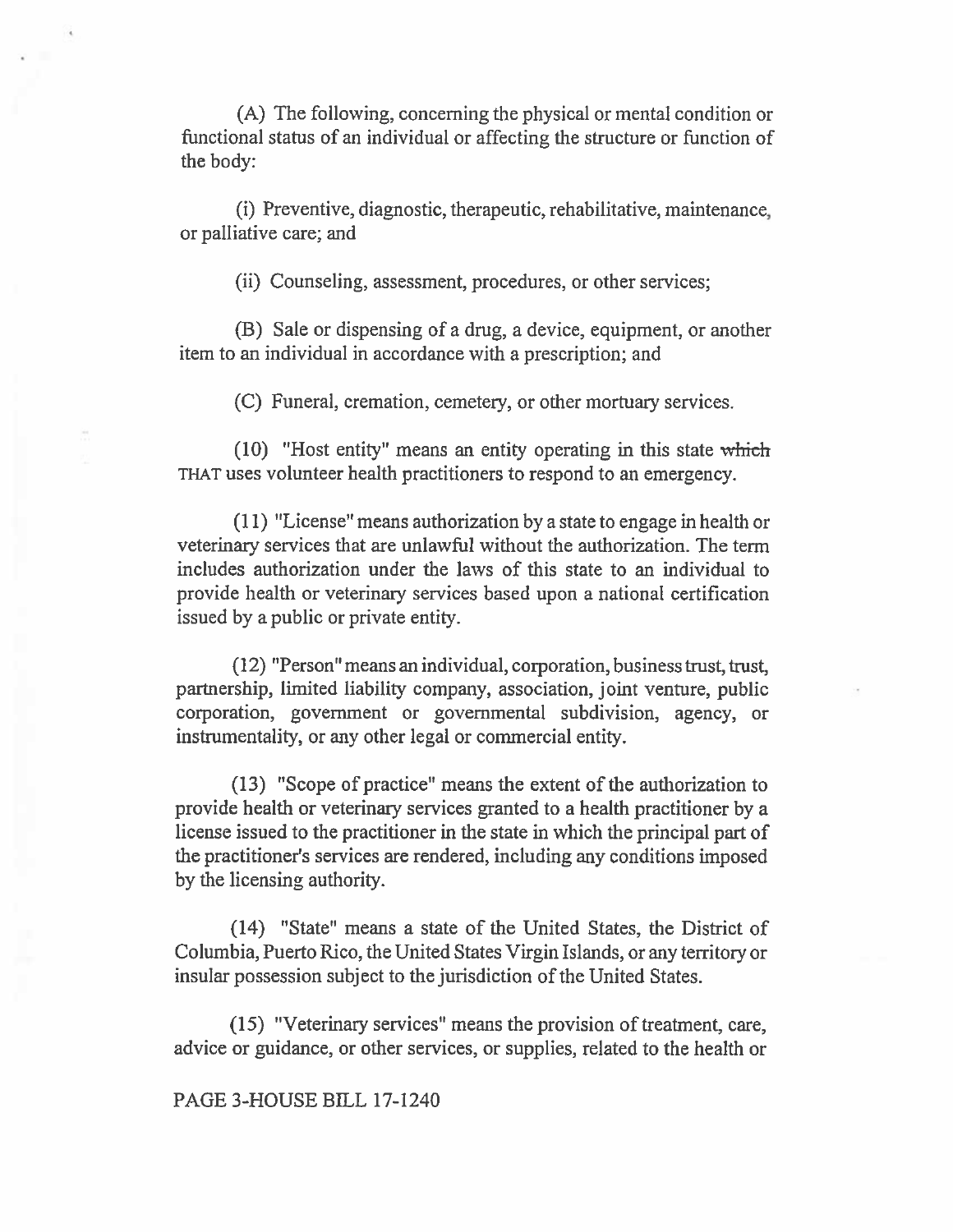death of an animal or to animal populations, to the extent necessary to respond to an emergency, including:

(A) Diagnosis, treatment, or prevention ofan animal disease, injury, or other physical or mental condition by the prescription, administration, or dispensing of vaccine, medicine, surgery, or therapy;

(B) Use of a procedure for reproductive management; and

(C) Monitoring and treatment of animal populations for diseases that have spread or demonstrate the potential to spread to humans.

(16) "Volunteer health practitioner" means a health practitioner who provides health or veterinary services, whether or not the practitioner receives compensation for those services. The term does not include **a**  practitioner who receives compensation **pursuant** to a preexisting employment relationship with a host entity or affiliate which THAT requires the practitioner to provide health services in this state, unless the practitioner is not a resident of this state and is employed by a disaster relief organization providing services in this state while an emergency declaration is in effect.

**25-1.5-603. [Formerly 12-29.3-103J Applicability to volunteer health practitioners.** This article PART 6 applies to volunteer health practitioners registered with a registration system that complies with section 12-29.3-105 25-1.5-605 and who provide health or veterinary services in this state for a host entity while an emergency declaration is in effect.

**25-1.5-604. [Formerly 12-29.3-1041 Regulation of services during emergency.** (a) While an emergency declaration is in effect, the disaster management agency, in consultation with the department of agriculture with regard to veterinary services, may limit, restrict, or otherwise regulate:

(1) The duration of practice by volunteer health practitioners;

(2) The geographical areas in which volunteer health practitioners may practice;

(3) The types of volunteer health practitioners who may practice;

PAGE 4-HOUSE BILL 17-1240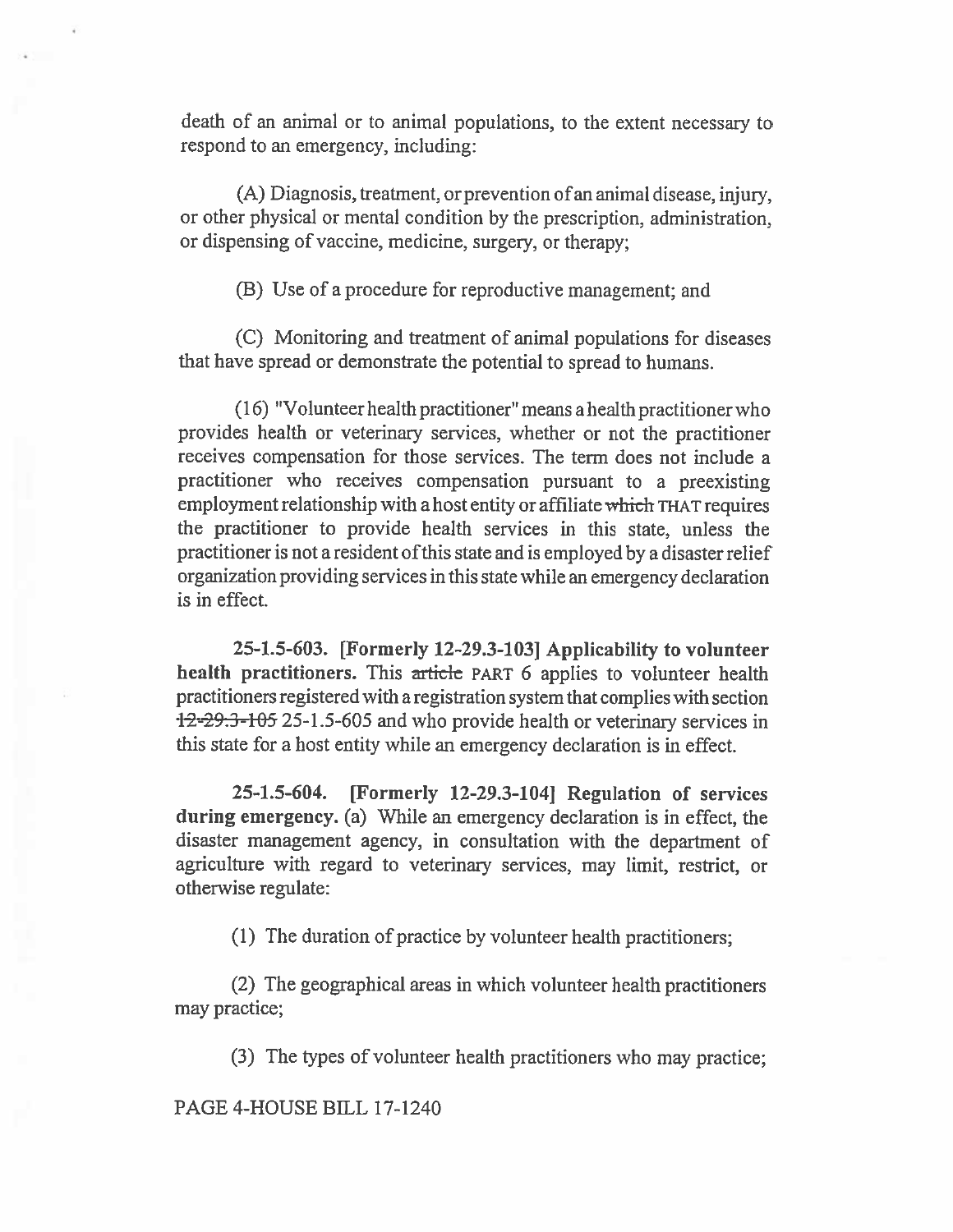(4) Any other matters necessary to coordinate effectively the provision of health or veterinary services during the emergency.

(b) An order issued pursuant to subsection (a) of this section may take effect immediately, without prior notice or comment, and is not a rule within the meaning of the "State Administrative Procedure Act", article 4 of title 24.  $C.R.S.$ 

(c) A host entity that uses volunteer health practitioners to provide health or veterinary services in this state shall:

(1) Consult and coordinate its activities with the disaster management agency and, with regard to veterinary services, the department of agriculture, to the extent practicable to provide for the efficient and effective use of volunteer health practitioners; and

(2) Comply with any laws other than this article PART 6 relating to the management of emergency health or veterinary services, including articles 29.1 to 43 of this title TITLE 12.

**25-1.5-605. [Formerly 12-29.3-105] Volunteer health practitioner registration systems.** (a) To qualify as a volunteer health practitioner registration system, a system must:

(1) Accept applications for the registration of volunteer health practitioners before or during an emergency;

(2) Include information about the licensure and good standing of health practitioners which THAT is accessible by authorized persons;

(3) Be capable of confirming the accuracy of information concerning whether a health practitioner is licensed and in good standing before health services or veterinary services are provided under this article PART 6; and

(4) Meet one of the following conditions:

(A) Be an emergency system for advance registration of volunteer

PAGE 5-HOUSE BILL 17-1240

and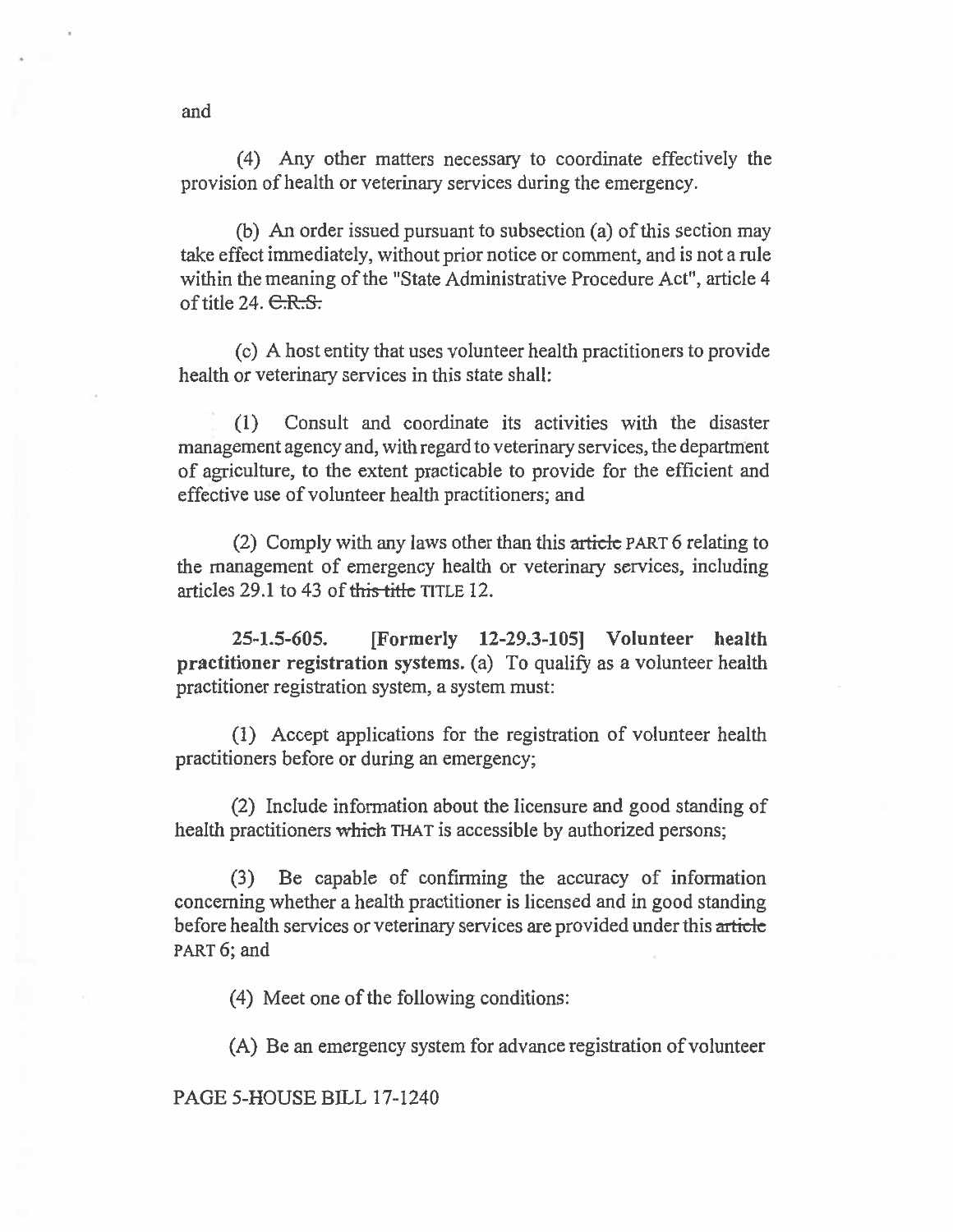health-care practitioners established by a state and funded through the health resources services administration under section 3191 of the "Public Health Service Act", 42 U.S.C. sec. 247d-7b, as amended;

(B) Be a local unit consisting of trained and equipped emergency response, public health, and medical personnel formed pursuant to section 2801 of the "Public Health Service Act", 42 U.S.C. sec. 300hh, as amended;

(C) Be operated by a:

(1) Disaster relief organization;

(ii) Licensing board;

(iii) National or regional association of licensing boards or health practitioners;

(iv) Health facility that provides comprehensive inpatient and outpatient health-care services, including a tertiary care and teaching hospital; or

(v) Governmental entity; or

(D) Be designated by the disaster management agency as a registration system for purposes of this article PART 6.

(b) While an emergency declaration is in effect, the disaster management agency, a person authorized to act on behalf of the disaster management agency, or a host entity, may confirm whether volunteer health practitioners utilized in this state are registered with a registration system that complies with subsection (a) ofthis section. Confirmation is limited to obtaining identities of the practitioners from the system and determining whether the system indicates that the practitioners are licensed and in good standing.

(c) Upon request of a person in this state authorized under subsection (b) of this section, or a similarly authorized person in another state, a registration system located in this state shall notify the person of the identities of volunteer health practitioners and whether the practitioners are

PAGE 6-HOUSE BILL 17-1240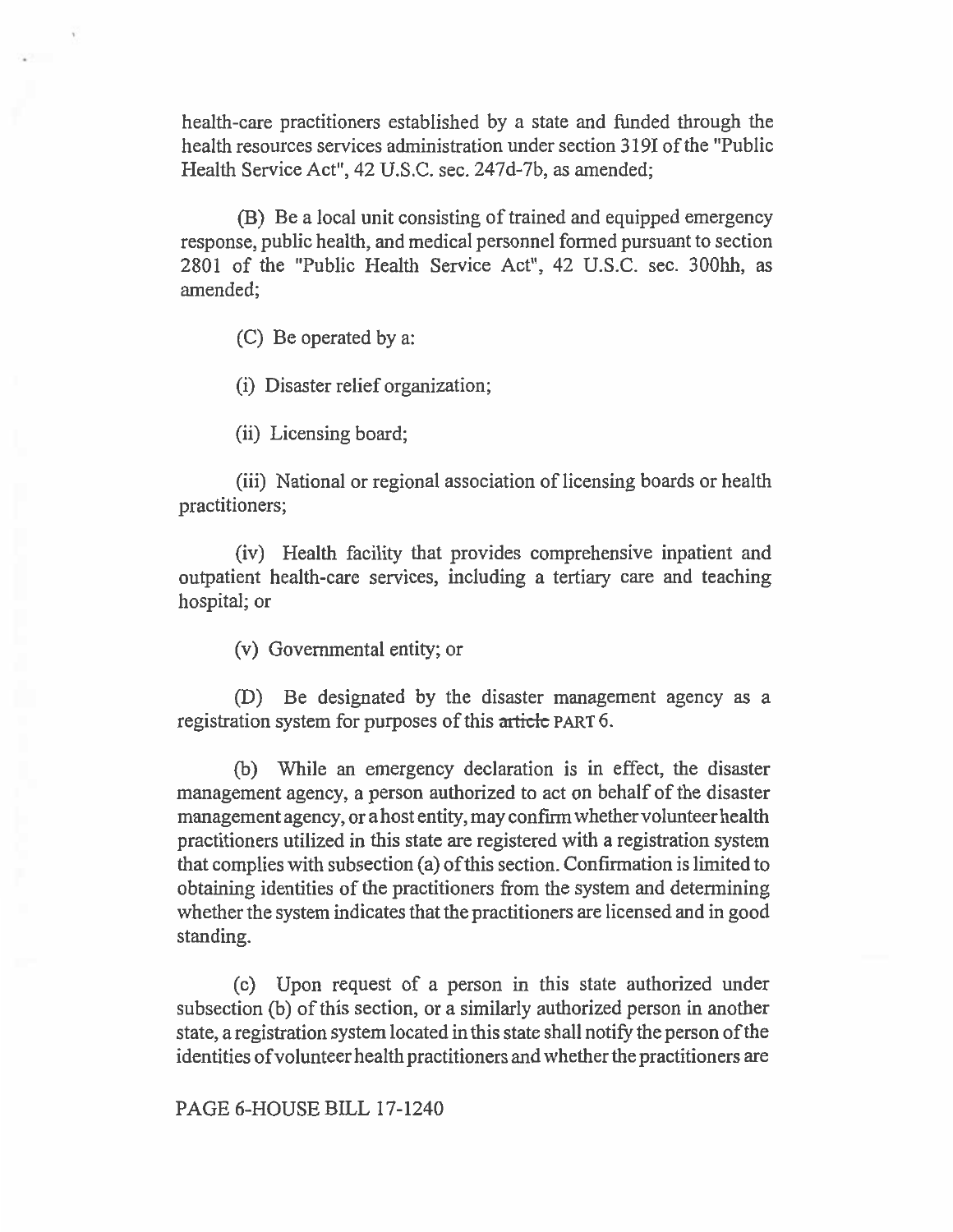licensed and in good standing.

(d) A host entity is not required to use the services of a volunteer health practitioner even if the practitioner is registered with a registration system that indicates that the practitioner is licensed and in good standing.

**25-1.5-606. [Formerly 12-29.3-106] Recognition of volunteer health practitioners licensed in other states.** (a) While an emergency declaration is in effect, a volunteer health practitioner, registered with a registration system that complies with section  $12-29.3-105$  25-1.5-605 and licensed and in good standing in the state upon which the practitioner's registration is based, may practice in this state to the extent authorized by this article PART 6 as if the practitioner were licensed in this state.

(b) A volunteer health practitioner qualified under subsection (a) of this section is not entitled to the protections of this article PART 6 if the practitioner is licensed in more than one state and any license of the practitioner is suspended, revoked, or subject to an agency order limiting or restricting practice privileges, or has been voluntarily terminated under threat of sanction.

**25-1.5-607. [Formerly 12-29.3-107] No effect on credentialing and privileging.** (a) In this section:

(1) "Credentialing" means obtaining, verifying, and assessing the qualifications of a health practitioner to provide treatment, care, or services in or for a health facility.

(2) "Privileging" means the authorizing by an appropriate authority, such as a governing body, of a health practitioner to provide specific treatment, care, or services at a health facility subject to limits based on factors that include license, education, training, experience, competence, health status, and specialized skill.

(b) This  $\arrows$  PART 6 does not affect credentialing or privileging standards of a health facility and does not preclude a health facility from waiving or modifying those standards while an emergency declaration is in effect.

**25-1.5-608. [Formerly 12-29.3-108J Provision of volunteer** 

PAGE 7-HOUSE BILL 17-1240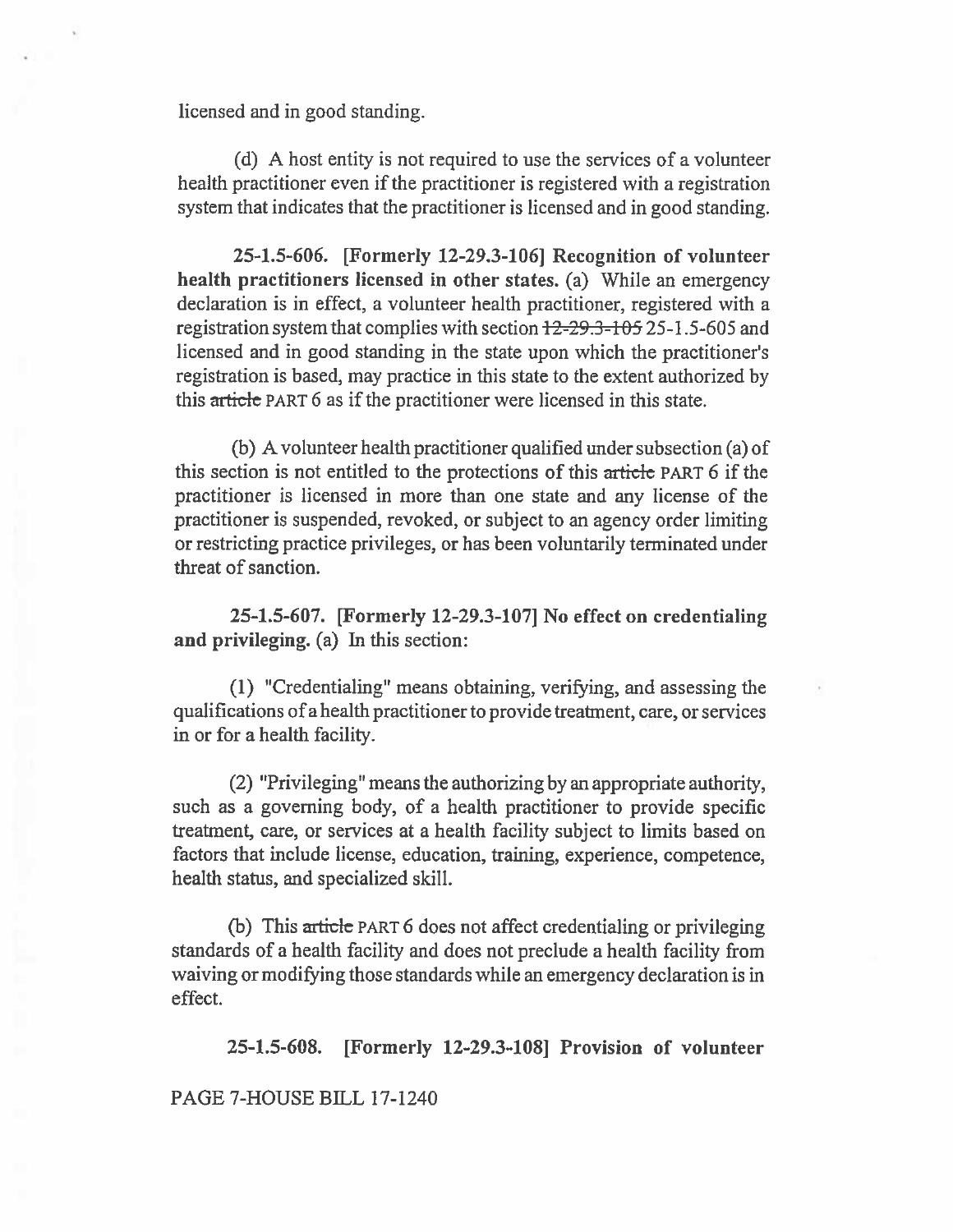health or veterinary services - administrative sanctions. (a) Subject to subsections (b) and (c) of this section, a volunteer health practitioner shall adhere to the scope of practice for a similarly licensed practitioner established by the licensing provisions, practice acts, or other laws of this state.

(b) Except as otherwise provided in subsection (c) of this section, this article PART 6 does not authorize a volunteer health practitioner to provide services that are outside the practitioner's scope of practice, even if a similarly licensed practitioner in this state would be permitted to provide the services.

(c) The disaster management agency may modify or restrict the health or veterinary services that volunteer health practitioners may provide pursuant to this article PART 6, and, with regard to emergencies that require only veterinary services, the department of agriculture may modify or restrict the veterinary services that volunteer health practitioners may provide pursuant to this articic PART 6. An order under this subsection (c) may take effect immediately, without prior notice or comment, and is not a rule within the meaning of the "State Administrative Procedure Act", article 4 of title 24.  $C.R.S.$ 

(d) A host entity may restrict the health or veterinary services that a volunteer health practitioner may provide pursuant to this article PART 6.

(e) A volunteer health practitioner does not engage in unauthorized practice unless the practitioner has reason to know of any limitation, modification, or restriction under this section or that a similarly licensed practitioner in this state would not be permitted to provide the services. A volunteer health practitioner has reason to know of a limitation, modification, or restriction or that a similarly licensed practitioner in this state would not be permitted to provide a service if:

(1) The practitioner knows the limitation, modification, or restriction exists or that a similarly licensed practitioner in this state would not be permitted to provide the service; or

(2) From all the facts and circumstances known to the practitioner at the relevant time, a reasonable person would conclude that the limitation, modification, or restriction exists or that a similarly licensed practitioner in

### PAGE 8-HOUSE BILL 17-1240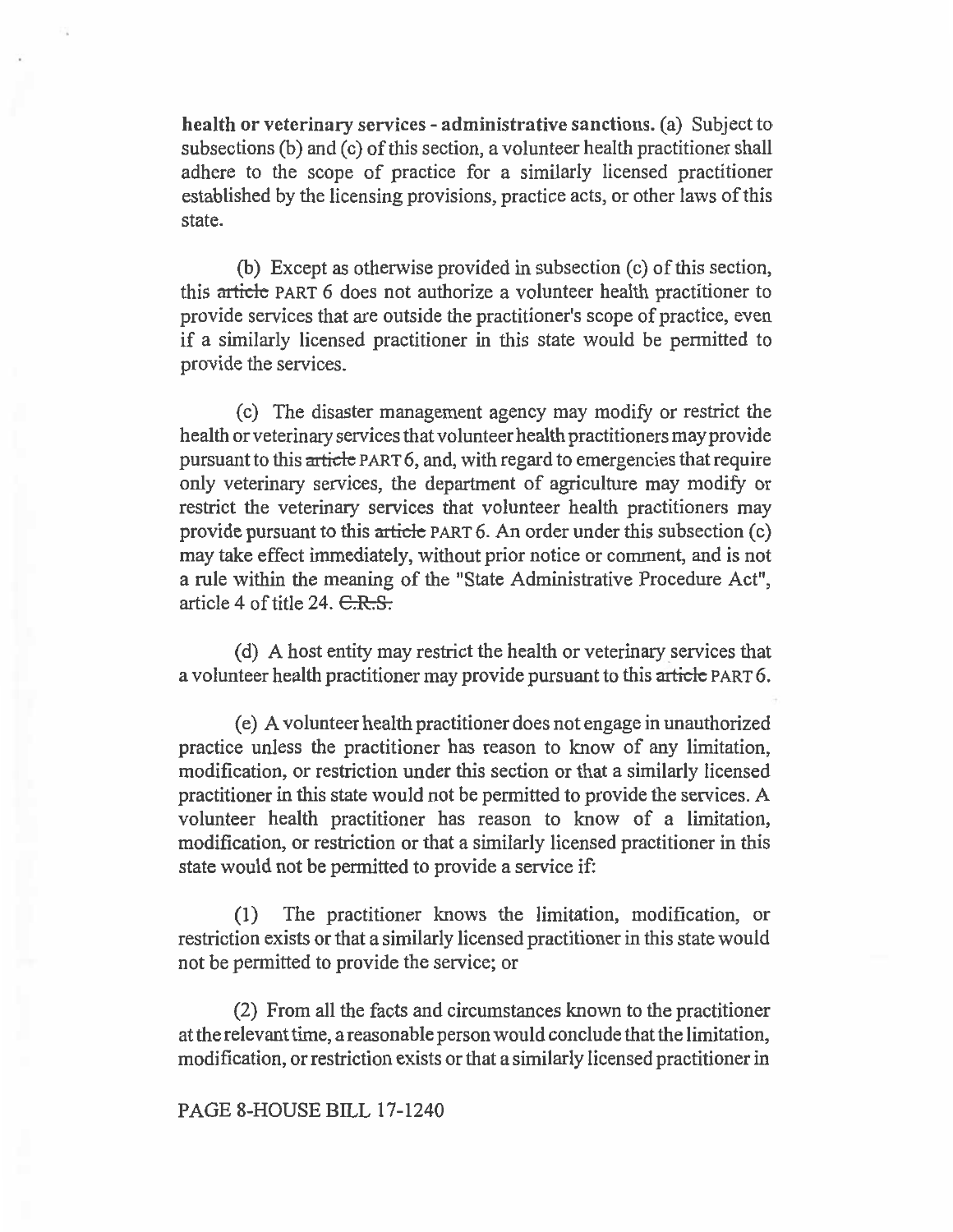this state would not be permitted to provide the service.

(f) In addition to the authority granted by law of this state other than this article PART 6 to regulate the conduct of health practitioners, a licensing board or other disciplinary authority in this state:

(1) May impose administrative sanctions upon a health practitioner licensed in this state for conduct outside of this state in response to an out-of-state emergency;

(2) May impose administrative sanctions upon a practitioner not licensed in this state for conduct in this state in response to an in-state emergency; and

(3) Shall report any administrative sanctions imposed upon a practitioner licensed in another state to the appropriate licensing board or other disciplinary authority in any other state in which the practitioner is known to be licensed.

(g) In determining whether to impose administrative sanctions under subsection (f) of this section, a licensing board or other disciplinary authority shall consider the circumstances in which the conduct took place, including any exigent circumstances, and the practitioner's scope of practice, education, training, experience, and specialized skill.

**25-1.5-609. [Formerly 12-29.3-109] Relation to other laws.**  (a) This  $article$  PART 6 does not limit rights, privileges, or immunities provided to volunteer health practitioners by laws other than this article PART 6. Except as otherwise provided in subsection (b) of this section, this article PART 6 does not affect requirements for the use of health practitioners pursuant to the emergency management assistance compact.

(b) The office of emergency management created in section 24-33.5-705, C.R.S., pursuant to the emergency management assistance compact, may incorporate into the emergency forces of this state volunteer health practitioners who are not officers or employees of this state, a political subdivision of this state, or a municipality or other local government within this state.

**25-1.5-610. [Formerly 12-29.3-110] Rules.** The executive director

PAGE 9-HOUSE **BILL** 17-1240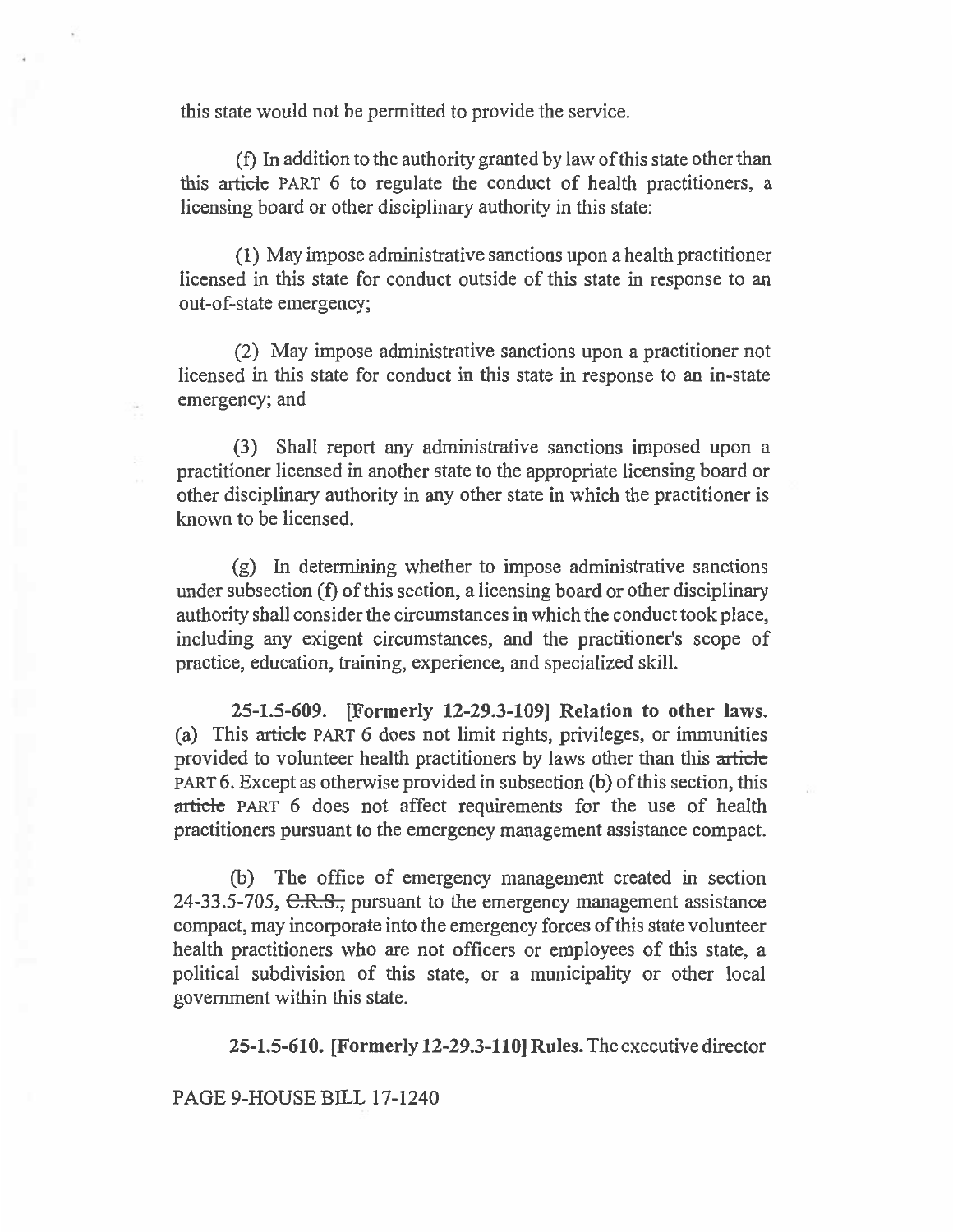of the department of public health and environment may promulgate rules to implement this article PART 6. In doing so, the executive director shall consult with and consider the recommendations of the department of agriculture with regard to veterinary services and the entity established to coordinate the implementation of the emergency management assistance compact and shall also consult with and consider rules promulgated by similarly empowered agencies in other states to promote uniformity of application of this article PART 6 and make the emergency response systems in the various states reasonably compatible.

**25-1.5-611. [Formerly 12-29.3-111] Civil liability for volunteer health practitioners - vicarious liability.** A volunteer health practitioner's immunity from civil liability may be affected by section 13-21-115.5.  $C.R.S.$ 

**25-1.5-612. [Formerly 12-29.3-112] Workers' compensation coverage.** (Reserved)

**25-1.5-613. [Formerly 12-29.3-113] Uniformity of application**  and construction. In applying and construing this article PART 6, consideration must be given to the need to promote uniformity of the law with respect to its subject matter among states that enact it.

**SECTION 2.** In Colorado Revised Statutes, **add with amended and relocated provisions** article 48 to title 25 as follows:

# **ARTICLE 48 Cancer Cure Control**

**25-48-101. [Formerly 12-30-101] Definitions. As** used in this article ARTICLE 48, unless the context otherwise requires:

(1) "Cancer" means all malignant neoplasms regardless ofthe tissue of origin including malignant lymphoma and leukemia.

#### *pcaica.*

 $(3)$  (2) "Department" means the department of public health and environment.

## PAGE 10-HOUSE BILL 17-1240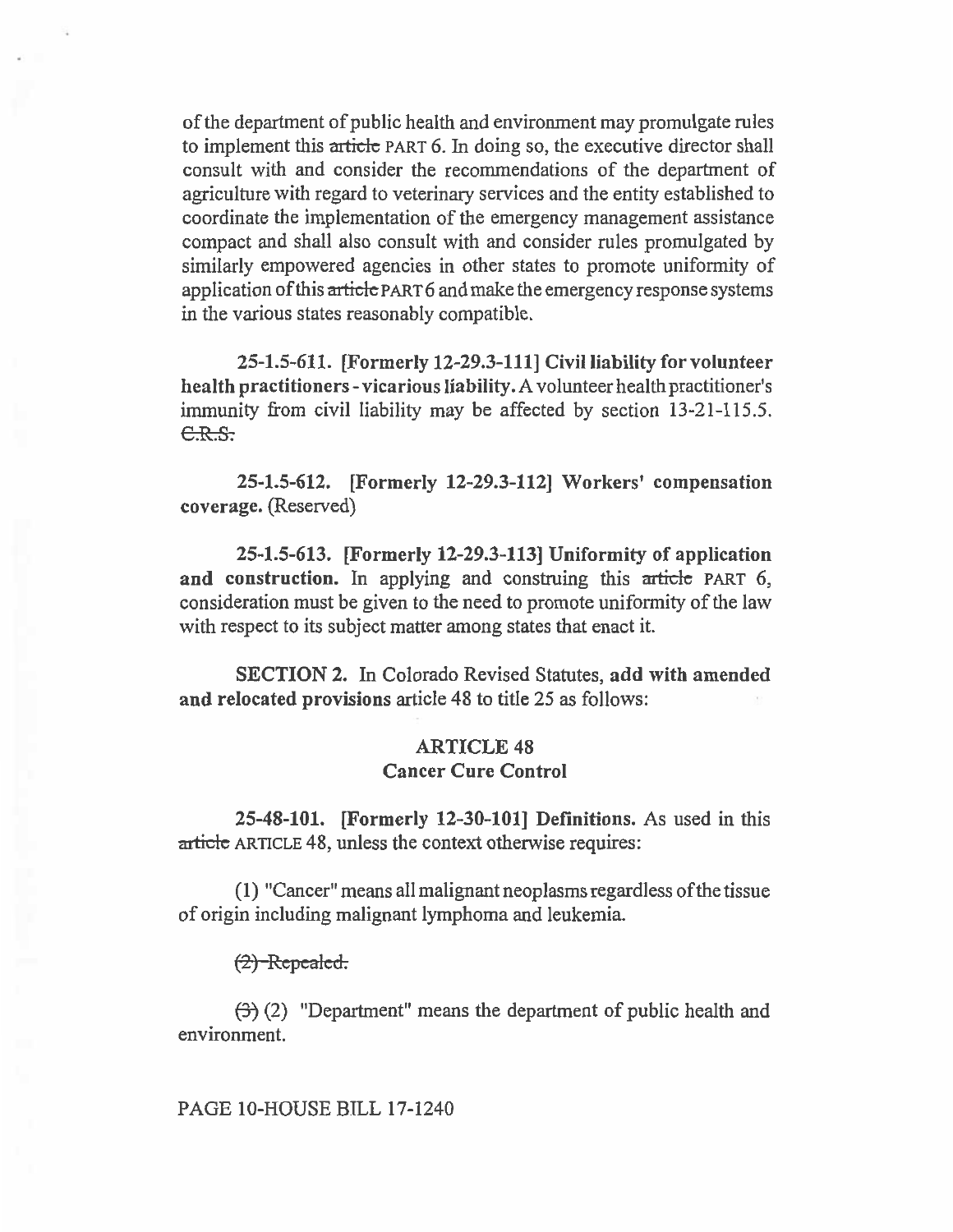(4) (3) "Licensed dentist" means a person licensed to practice dentistry under article 35 of this title TITLE 12 by the Colorado dental board or its successor.

(5) (4) "Licensed physician or osteopath" means a person licensed to practice medicine under article 36 of this title TITLE 12 by the Colorado medical board or its successor.

**25-48-102. [Formerly 12-30-102] Application of article.** The provisions of this article ARTICLE 48 shall not be construed in any manner to authorize any licensed physician, osteopath, or dentist to practice medicine or dentistry beyond the limits imposed by the applicable statutes of the state.

**25-48-103. [Formerly 12-30-103] Powers and duties of department.** (1) The department shall:

(a) Prescribe reasonable rules and regulations with respect to the administration of this article ARTICLE 48;

(b) Investigate violations of the provisions of this article ARTICLE 48 and report such THE violations to the appropriate enforcement authority;

(c) Secure the investigation and testing of the content, method of preparation, efficacy, or use of drugs, medicines, compounds, or devices, held out by any individual, person, firm, association, or other entity in the state as of value in the diagnosis, treatment, or cure of cancer, prescribe reasonable regulations with respect to such THE investigation and testing, and make findings of fact and recommendations upon completion of any such investigation and testing;

(d) Hold hearings in respect to the investigations made under the provisions of paragraph (c) of this subsection  $(1)$  SUBSECTION (1)(c) OF THIS SECTION, and subpoena witnesses and documents. Prior to issuance of a cease-and-desist order under section  $12-30-108$  25-48-107, a hearing shall be held by the department. The person furnishing a sample under section  $12-30-104$  25-48-104 shall be given due notice of such THE hearing and an opportunity to be heard.

(e) Contract with independent scientific consultants for specialized

PAGE 11-HOUSE BILL 17-1240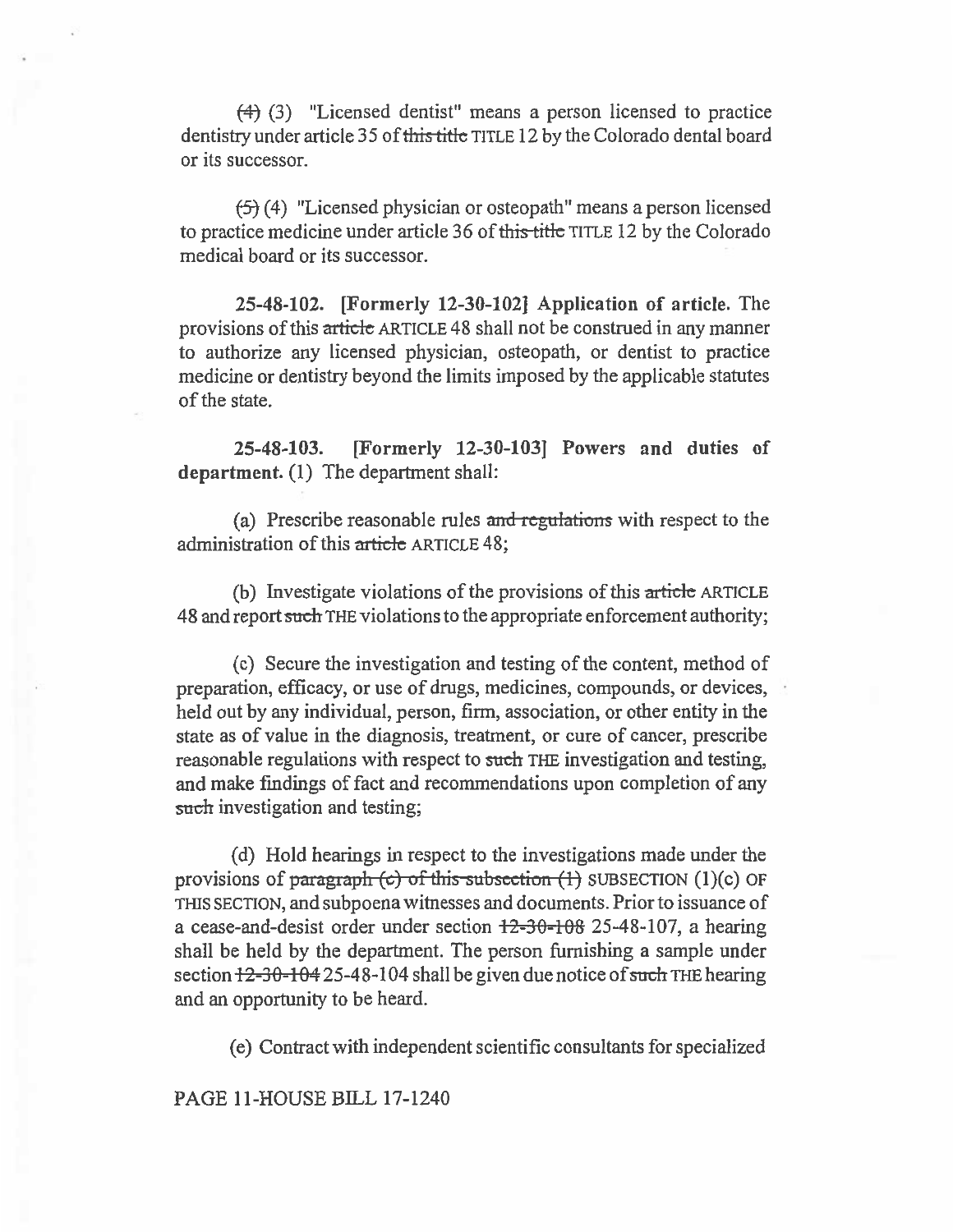services and advice.

### $(2)$  Repealed.

25-48-104. [Formerly 12-30-104] Investigation by department. On written request by the department, delivered personally or by mail, any individual, person, firm, association, or other entity which THAT holds out either expressly or impliedly any drug, medicine, compound, or device as being of a value in the diagnosis, treatment, alleviation, or cure of cancer, shall furnish the department with such A sample as the department may deem necessary for adequate testing of any such THE drug, medicine, compound, or device and shall specify the formula of any drug or compound and name all ingredients by their common or usual names, and, upon like request by the department, shall furnish such further necessary information as it may request as to the composition and method of preparation of and the manner in which any such THE drug, compound, or device is of value in diagnosis, treatment, alleviation, or cure of cancer.

**25-48-105. [Formerly 12-30-106] Failure to comply with request of department. (1)** If there is failure to either provide the sample, disclose the formula, or name the ingredients as required by this article ARTICLE 48, it shall be conclusively presumed that the drug, medicine, compound, or device which THAT is the subject of the department's request has no value in the diagnosis, treatment, alleviation, or cure of cancer.

(2) Any individual, person, firm, association, or other entity that fails to comply with any of the provisions of this article ARTICLE 48, or with any order of the department validly issued under this article ARTICLE 48, is guilty of a misdemeanor and, upon conviction thereof, shall be punished as provided in section  $18-1.3-505$ .  $C.R.S.$ 

**25-48-106. [Formerly 12-30-107] Unlawful acts. (1)** It is a misdemeanor for an individual, person, firm, association, or other entity, other than a licensed physician, licensed advanced practice nurse within his or her scope ofpractice, licensed osteopath, or licensed dentist to diagnose, treat, or prescribe for the treatment of cancer or to hold himself or herself out to any person as being able to cure, diagnose, **treat, or** prescribe for the treatment of the disease of cancer. A licensed chiropractor shall not treat cancer or prescribe for the treatment of cancer. Such A chiropractor may treat any person for human ailments within the scope of his or her license

#### PAGE 12-HOUSE **BILL** 17-1240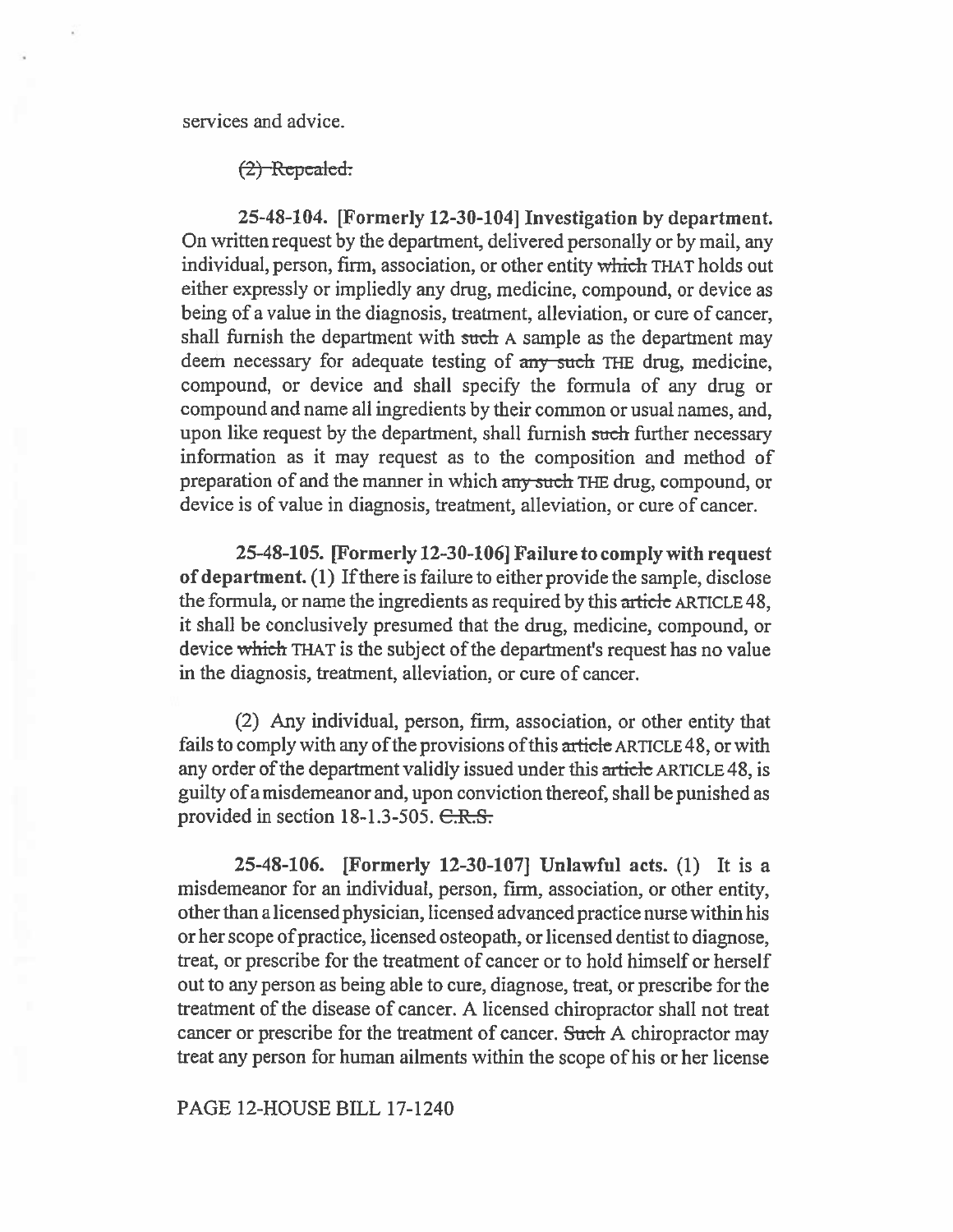even though the person has or may have cancer at the time, but if a chiropractor knows or has reason to believe that any patient has or may have cancer, he or she must refer the patient to a medical doctor or an osteopath.

(2) It is a misdemeanor for any individual, person, firm, association, or other entity willfully and falsely to represent a device, substance, or treatment as being of a value in the treatment, alleviation, or cure of cancer. Nothing in this section shall abridge the existent rights of the press. Any person who is convicted of a third or any subsequent violation of this article ARTICLE 48 commits a class 6 felony and shall be punished as provided in section  $18-1.3-401$ .  $C.R.S.$ 

**25-48-107. [Formerly 12-30-108] Findings - cease-and-desist order.** (1) Following an investigation or testing of the content or composition of any drug, medicine, compound, or device held out either expressly or impliedly by any individual, person, firm, association, or other entity to be of value in the diagnosis, treatment, alleviation, or cure of cancer and after a hearing as provided in section  $12-30-103$  25-48-103, the department may direct that any such individual, person, firm, association, or other entity shall cease and desist any further holding out, either expressly or impliedly, that any such drug, medicine, compound, or device, or any substantially similar drug, medicine, compound, or device, is of value in the diagnosis or treatment of cancer.

(2) In the investigation or testing required by this article ARTICLE 48 to determine the value or lack of value of any drug, medicine, compound, or device in the diagnosis, treatment, or cure of cancer, the department, as it deems necessary or advisable, shall utilize the facilities and findings of its own laboratories or other appropriate laboratories, clinics, hospitals, and nonprofit cancer research institutes recognized by the national cancer institute within this state or the facilities and findings of the federal government or of the national cancer institute. The department may arrange, by contract, for investigation by and submission to it of findings, conclusions, or opinions of trained scientists in the appropriate departments of universities, medical schools, clinics, hospitals, and nonprofit cancer research institutes recognized by the national cancer institute and the submission to it of findings, conclusions, or opinions of other qualified scientists. Prior to the issuance of a cease-and-desist order under this section, the department shall make a written finding of fact based on such

PAGE 13-HOUSE BILL 17-1240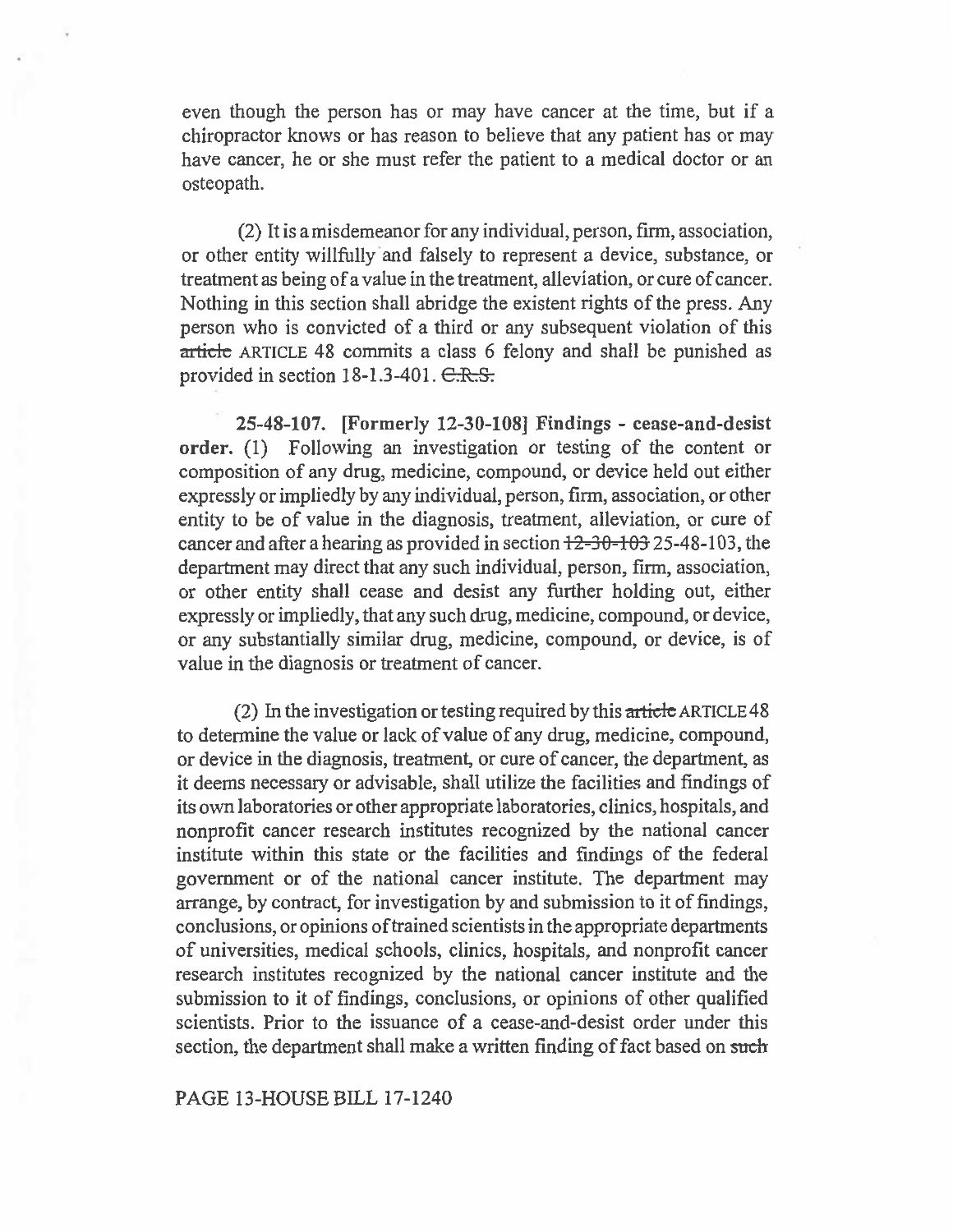THE investigation that the drug, medicine, compound, or device so investigated has been found to be either definitely harmful or of no value in the diagnosis, treatment, alleviation, or cure of cancer, and the department shall be satisfied beyond a reasonable doubt that the written findings of fact are true.

**25-48-108. [Formerly 12-30-109] Injunction.** (1) If an individual, person, firm, association, or other entity, after service upon him, HER, or it of a cease-and-desist order issued by the department under section  $12-30-108$  25-48-107, persists in prescribing, recommending, or using the drug, medicine, compound, or device described in said THE cease-and-desist order, or a substantially similar drug, medicine, compound, or device, the district court in any county, on application of the department and when satisfied by a preponderance of the evidence that the written findings of fact required of the department by section  $\frac{12-30-108}{2}$ 25-48-107 are true, may issue an order to show cause why there should not be issued an injunction or other appropriate order restraining such THE individual, person, firm, association, or other entity from holding out either expressly or impliedly **such** THE drug, medicine, compound, or device, or any substantially similar drug, medicine, compound, or device, as being of a value in the treatment, diagnosis, alleviation, or cure of cancer. After a hearing on **such** THE order to show cause, an injunction or other appropriate restraining order may be issued.

(2) Any person against whom an injunction has been issued, under subsection (1) of this section, may not undertake to use in the diagnosis, treatment, or cure of cancer any new, experimental, untested, or secret drug, medicine, compound, or device without first submitting it to the department for investigation and testing.

**25-48-109. [Formerly 12-30-110] Investigation by executive director.** (1) The executive director shall investigate possible violations of this article ARTICLE 48 and report violations to the appropriate enforcement authority.

(2) County or district health officers, district attorneys, and the attorney general shall cooperate with the executive director in the enforcement of this article ARTICLE 48.

**25-48-110. [Formerly 12-30-111] Reports of investigation. The** 

**PAGE 14-HOUSE BILL** 17-1240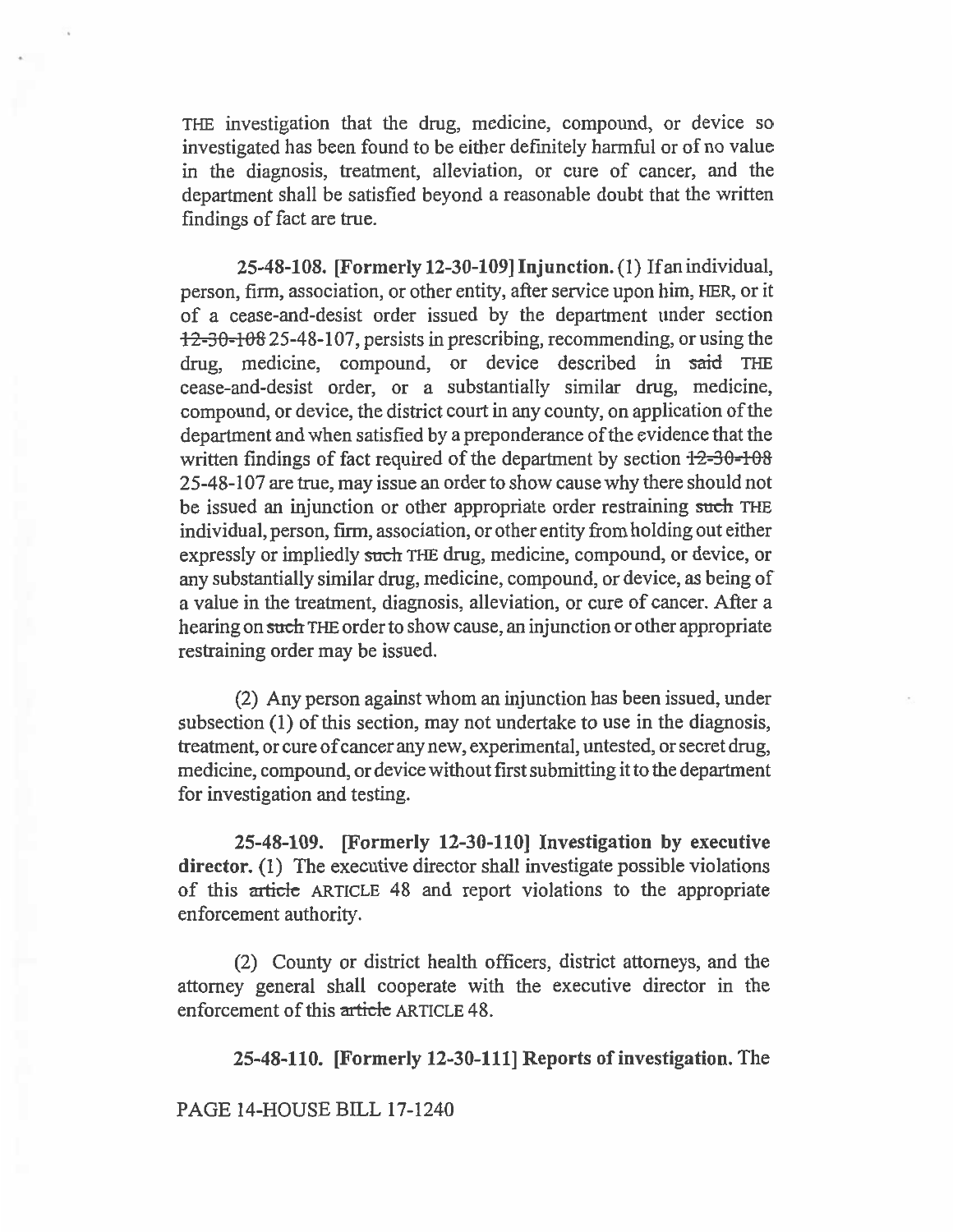department, in accordance with the provisions of section 24-1-136,  $C.R.S.$ may publish reports based on its investigation or testing of any drug, medicine, compound, or device prescribed, recommended, or used by any individual, person, firm, association, or other entity; and, when the use of any drug, medicine, compound, or device constitutes an imminent danger to health or a gross deception of the public, the department may take appropriate steps to publicize the same.

25-48-111. [Formerly 12-30-1121 Investigation not an endorsement. The investigation or testing of any product shall not be deemed to imply or indicate any endorsement of the qualifications or value of any such THE product. No person shall make any representation that investigation or testing under this article ARTICLE 48 constitutes any approval or endorsement of his, HER, or its activities by the department. The investigation or testing of any product shall not be deemed to imply or indicate that such THE product is useless or harmful, and during testing no person shall make any representation, except to the department, that the product under test is discredited or that it has been found useless or harmful.

25-48-112. [Formerly 12-30-113] Exceptions. (1) This article ARTICLE 48 shall not apply to the use of any drug, medicine, compound, or device intended solely for legitimate and bona fide investigational purposes by experts qualified by scientific training and experience to investigate the safety and therapeutic value thereof unless the department finds that such THE drug, medicine, compound, or device is being used in diagnosis or treatment for compensation and profit

(2) The provisions of this article ARTICLE 48 shall not apply to any person who depends exclusively upon prayer for healing in accordance with the teachings of a bona fide religious sect, denomination, or organization, nor practitioner thereof.

(3) The provisions of this article ARTICLE 48 shall except any drug which THAT is being clinically investigated as a cure, treatment, or as an aid to the diagnosis of cancer according to the regulations of the "Federal Food, Drug, and Cosmetic Act".

 $(4)$  (a) (I) The provisions of this article ARTICLE 48 shall not apply to the compound known as laetrile when manufactured in Colorado and

PAGE 15-HOUSE BILL 17-1240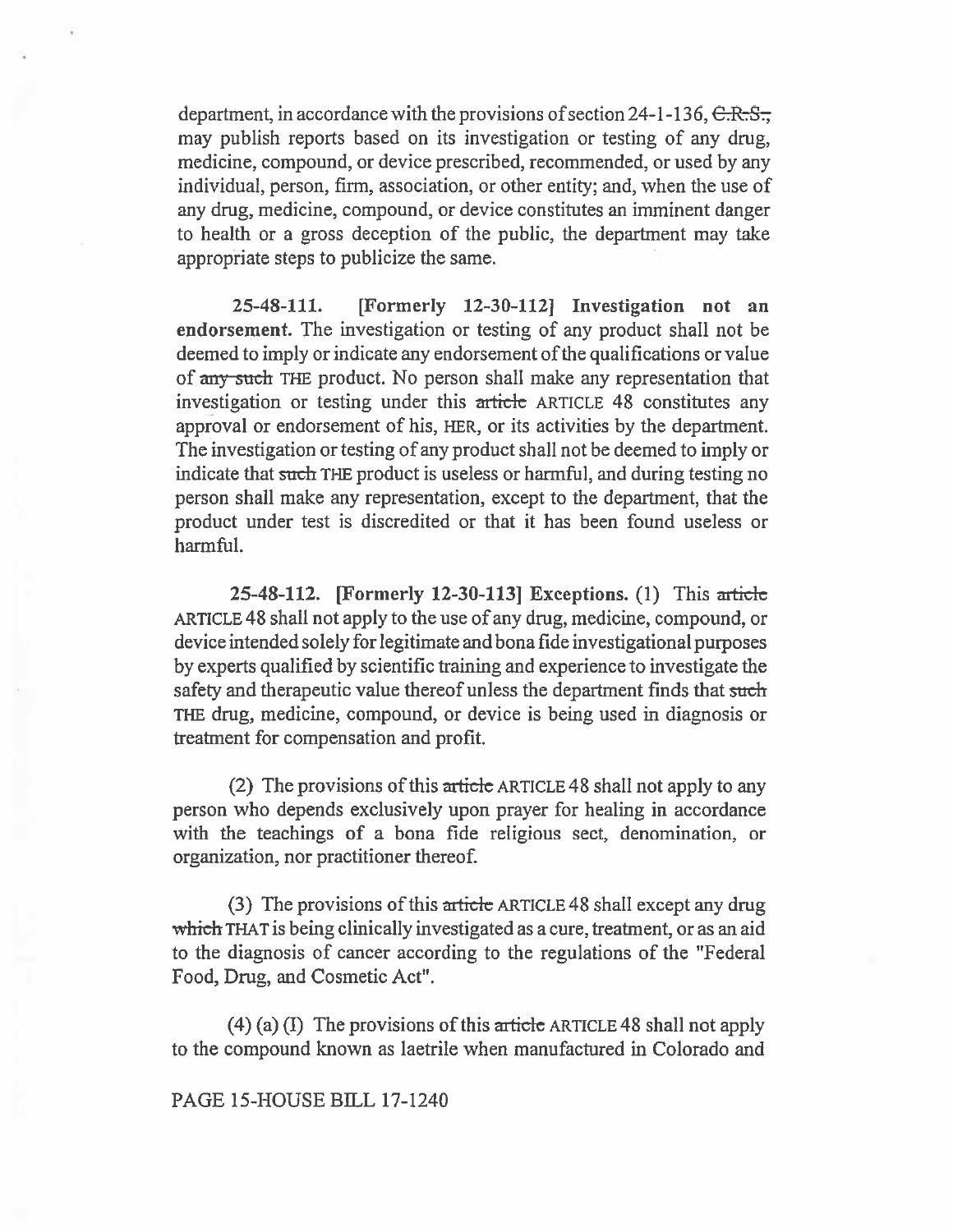prescribed by a licensed physician after fully disclosing to his OR HER patient the known adverse effects and reactions and the known reliability or unreliability in cancer treatment of such THE compound.

(II) In prescribing the use of laetrile, the licensed physician shall do so only upon a request by the patient.

(III) In complying with a patient's request concerning the use of laetrile, a licensed physician, pharmacist, hospital, or health care facility shall be immune **from any** civil or criminal liability for prescribing or administering laetrile as provided for in this subsection (4), but nothing in this subparagraph  $(HH)$  SUBSECTION  $(4)(a)(III)$  shall preclude any cause of action brought by a patient against a licensed physician, pharmacist, hospital, or health care facility which THAT does not arise from the prescription or administration of laetrile in accordance with the provisions of this subsection (4).

(b) It is the intent of the general assembly that the exception granted by this subsection (4) does not constitute an endorsement of the use of laetrile nor does it in any way encourage its use.

**SECTION 3. Repeal of relocated provisions in this act.** In Colorado Revised Statutes, **repeal articles** 293 and 30 of title 12.

**SECTION 4. Act subject to petition - effective date. This act takes** effect at 12:01 a.m. on the day following the expiration of the ninety-day period after final adjournment of the general assembly (August 9, 2017, if adjournment sine die is on May 10, 2017); except that, if a referendum petition is filed pursuant to section 1 (3) of article V of the state constitution against this act or an item, section, or part of this act within such period, then the act, item, section, or part will not take effect unless

PAGE 16-HOUSE BILL 17-1240